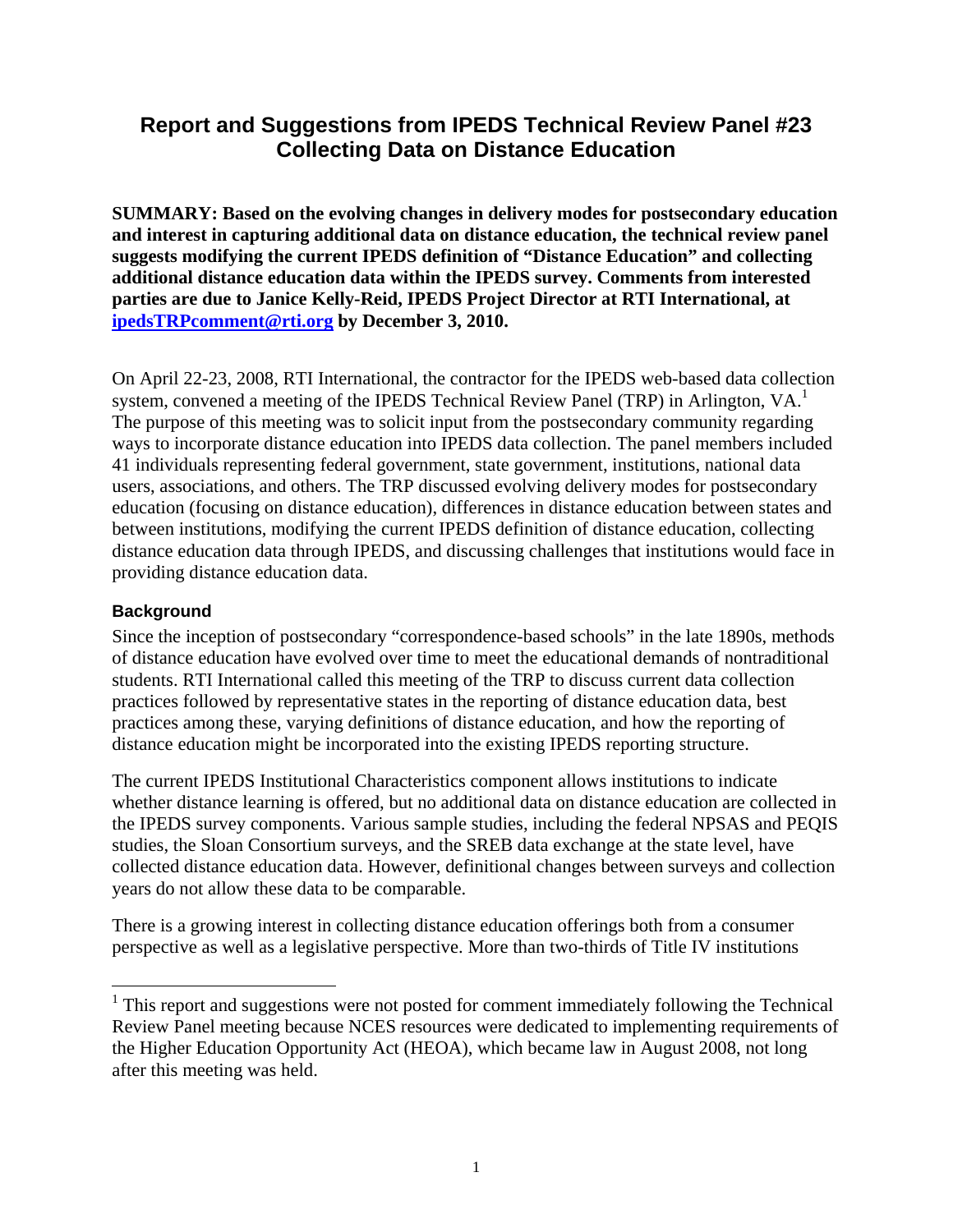offered one or more online courses to students in fall 2006, and approximately one-half of undergraduate students and two-thirds of graduate students participated in online-based programs or courses during this period. There is a challenge of providing a complete, comprehensive picture of postsecondary distance education enrollment and offerings.

## **Discussion**

The TRP met and reviewed the implications of *proposed* new reporting requirements included in the proposed Higher Education Act reauthorization bill:

- number and percentage of students taking ANY distance education,
- number and percentage of students taking ALL distance education, and
- number and percentage of courses offered via distance education.

Please note: The 2008 Higher Education Opportunity Act legislation, as passed in August 2008, does not contain any of the proposed distance education provisions for reporting or disclosure.

The panel discussed various definitions of "distance education" and suggested changing the IPEDS definition as follows:

| <b>Current Definition</b>                                                                                                                                                   | <b>Suggested Definition</b>                                                                                                                                                                                                                                      |
|-----------------------------------------------------------------------------------------------------------------------------------------------------------------------------|------------------------------------------------------------------------------------------------------------------------------------------------------------------------------------------------------------------------------------------------------------------|
| An option for earning course credit at off-campus<br>locations via cable television, internet, satellite<br>classes, videotapes, correspondence courses, or<br>other means. | Education that uses one or more technologies to<br>deliver instruction to students who are separated<br>from the instructor and to support regular and<br>substantive interaction between the students<br>and the instructor synchronously or<br>asynchronously. |

The panel also discussed whether IPEDS instructions should clarify whether the separation between instructor and students is "*exclusive"* or "*predominate.*" The TRP agreed that IPEDS instructions should clarify that requirements for coming to campus for orientation, testing, or academic support services does not exclude the course from being classified as distance education. Also, technologies used for instruction may include the following:

- Internet:
- One-way and two-way transmissions through open broadcasts, closed circuit, cable, microwave, broadband lines, fiber optics, satellite or wireless communication devices;
- Audio conferencing; and
- Video cassette, DVDs, and CD-ROMs, if the cassette, DVDs, and CD-ROMs are used in a course in conjunction with the technologies listed above.

The panel reviewed the IPEDS survey components and discussed how the reporting of distance education data might be incorporated into the existing IPEDS reporting structure in order to improve the accuracy and comparability of data, as well as provide valuable consumer information on College Navigator. Table 1 presents the changes the panel suggested be made to the components.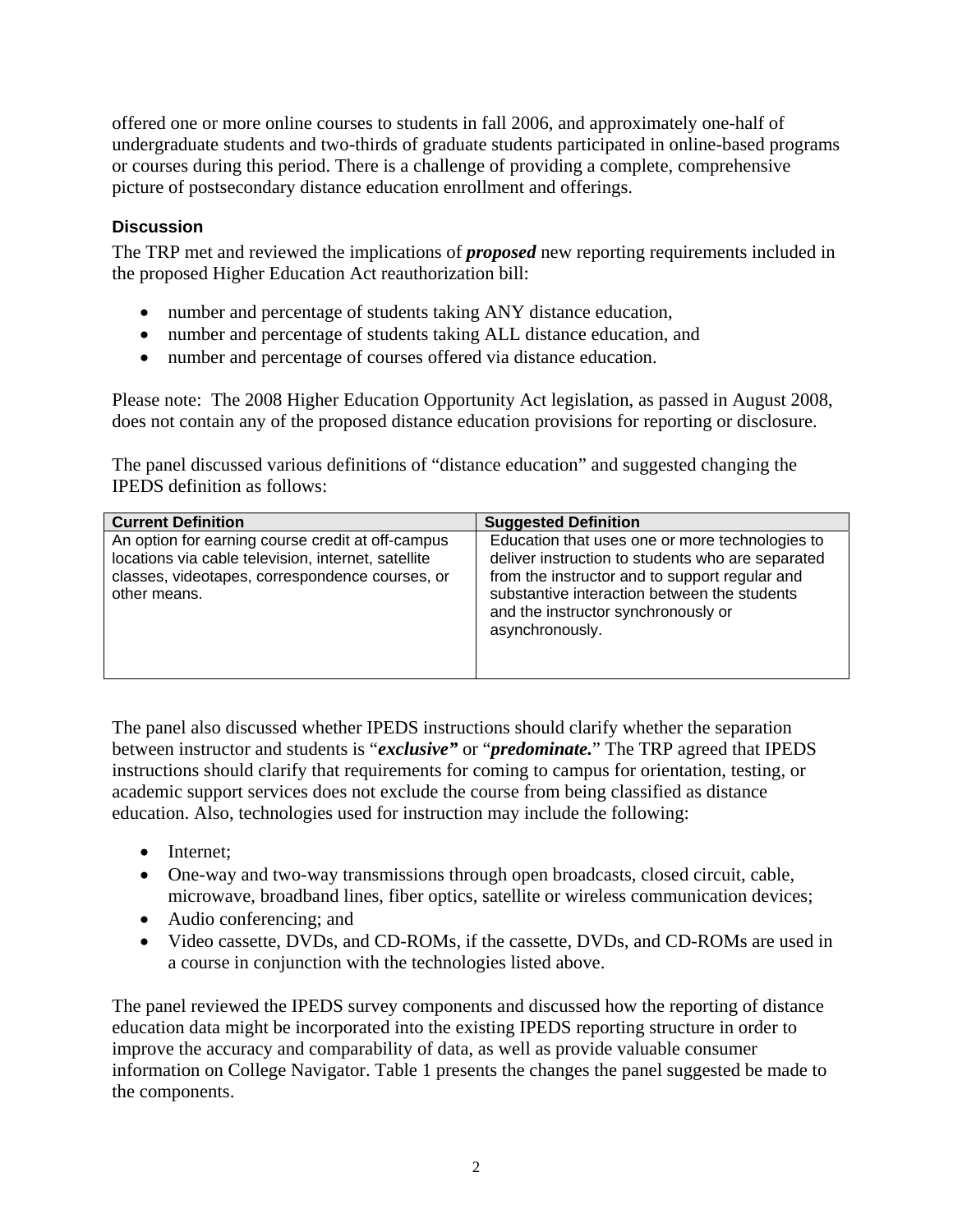| <b>Survey</b>                    | <b>Suggested Data Items to Report Distance Education Data</b>                                                                                                                                                                                                                                                                                                                                                            |
|----------------------------------|--------------------------------------------------------------------------------------------------------------------------------------------------------------------------------------------------------------------------------------------------------------------------------------------------------------------------------------------------------------------------------------------------------------------------|
| <b>Component</b>                 |                                                                                                                                                                                                                                                                                                                                                                                                                          |
| Institutional<br>Characteristics | Separate the 1st subcategory from IC Part C - Question 6: "What types of<br>$\bullet$<br>special learning opportunities are offered by your institution?" [Check all that<br><i>apply]</i> into a unique IC question to collect whether distance opportunities are<br>offered and at what level.<br>Number and percent of courses offered completely online<br>$\bullet$<br>Number of programs offered completely online |
| Completions                      | By CIP Code and degree level, indicate if the CIP is available to be completed<br>completely online                                                                                                                                                                                                                                                                                                                      |
| 12-Month                         | No changes                                                                                                                                                                                                                                                                                                                                                                                                               |
| Enrollment                       |                                                                                                                                                                                                                                                                                                                                                                                                                          |
| <b>Human</b><br>Resources        | No changes                                                                                                                                                                                                                                                                                                                                                                                                               |
| <b>Graduation Rates</b>          | No changes                                                                                                                                                                                                                                                                                                                                                                                                               |
| <b>Fall Enrollment</b>           | • Add a column for students enrolled in ALL distance education in Part $A -$<br><b>Enrollment by Race/Ethnicity and Gender</b><br>• Add a column for students enrolled in ANY distance education in Part $A -$<br><b>Enrollment by Race/Ethnicity and Gender</b>                                                                                                                                                         |
| <b>Student Financial</b><br>Aid  | No changes                                                                                                                                                                                                                                                                                                                                                                                                               |
| Finance                          | No changes                                                                                                                                                                                                                                                                                                                                                                                                               |

**Table 1. Suggested Changes to IPEDS Components to Report Distance Education Data** 

### **More Information:**

**Institutional Characteristics.** A separate question in IC Part C would collect all distance education elements, rather than including distance education as a subcategory in question 6. The percentage of exclusively distance education courses can be calculated when the total number of courses is provided.

- Although the number of programs that are offered online and the number of programs offered traditionally is not required by HEA guidance, the panel suggests that from a consumer information perspective, there is an advantage to collect and publish the number of programs that are available exclusively online.
- The definition of "course" will be provided in the online IPEDS glossary, as HEA language will likely default to the IPEDS definition.
- The panel suggests that a caveat box be provided in IC Part C that will enable institutions to describe unique circumstances. Information provided in the caveat box will be available on College Navigator.

**Fall Enrollment.** The panel suggests that the number of student enrolled in ALL distance education and in ANY distance education should be collected every other year by race/ethnicity and gender, as well as by student level. Collection will occur in alternate years with age data to reduce potential institutional burden.

The number and percentages of courses offered as distance and the percentage of enrollments in distance education will be displayed on College Navigator.